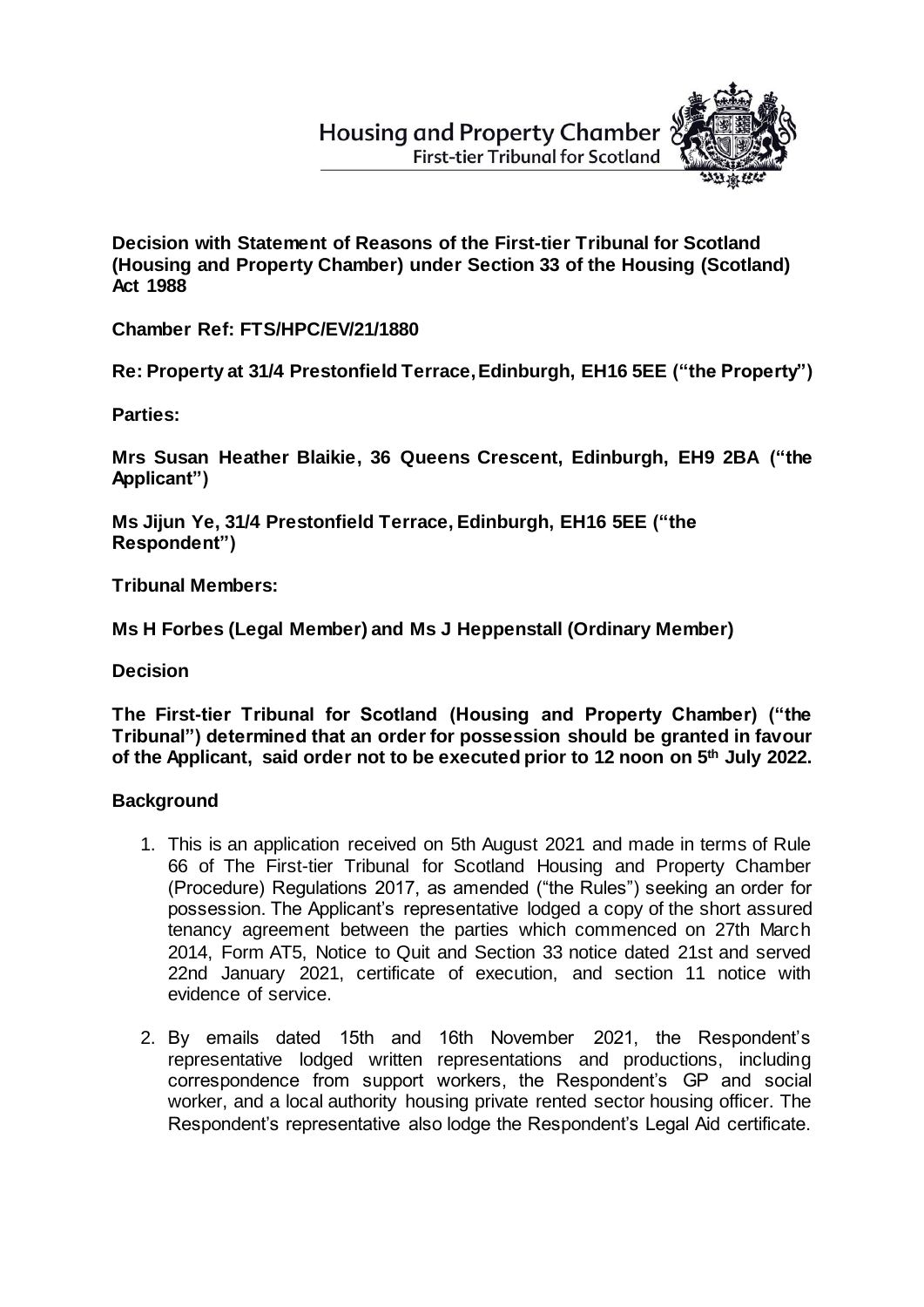- 3. A Case Management Discussion ("CMD") took place by telephone conference on 26th November 2021. The Applicant was not present and was represented by Ms Nicola Caldwell, Paralegal. The Respondent was present and was represented by Ms Hazel Bon, Solicitor.
- 4. The Tribunal heard that the Applicant requires the Property urgently for her son, G, who is a twin. Both sons have disabilities. The Applicant's husband has had to take early retirement to help care for their sons. The Applicant is feeling low about the situation, and it would help her and her family if her son could move into the Property with support as soon as possible.
- 5. Ms Bon said it was accepted that the contractual tenancy has come to an end by service of the documentation, however, it would not be reasonable to grant an order for possession, given the circumstances of the Respondent, who has a number of mental and physical health problems which have a substantial and long term adverse impact on her ability to carry out day-to-day activities, and as such constitute a disability in terms of s6 of the Equality Act 2010. Her health is likely to deteriorate if she is evicted and made homeless. Her conditions mean that she has been unable to find alternative accommodation.
- 6. The CMD was continued to an evidential hearing.
- 7. By emails dated  $3<sup>rd</sup>$  and  $21<sup>st</sup>$  March 2022, the Applicant's representative lodged a second and third inventory of productions, including medical and social work evidence.
- 8. By email dated 22<sup>nd</sup> April 2022, the Respondent's representative lodged a witness list.
- 9. By email dated 22nd April 2022, the Applicant's representative lodged a witness list and informed the Tribunal as follows:

*Parties have been in discussions and have agreed evidence in this case, which we hope will assist the Tribunal. Parties have agreed the contents of the Applicant's Second and Third Inventories (productions 8-15) and the Respondent's First and Second Inventory (productions 1-5).*

# **The Hearing**

- 10. A hearing took place by telephone conference on 26<sup>th</sup> April 2022. The Applicant was in attendance and was represented by Ms Kirstie Donnelly, Solicitor. The Respondent was in attendance and was represented by Ms Hazel Bon, Solicitor. The Respondent was supported by Lisa Chan and Morven Lawson, Support Workers.
- 11.The representatives informed the Tribunal that the Respondent's evidence would be given first.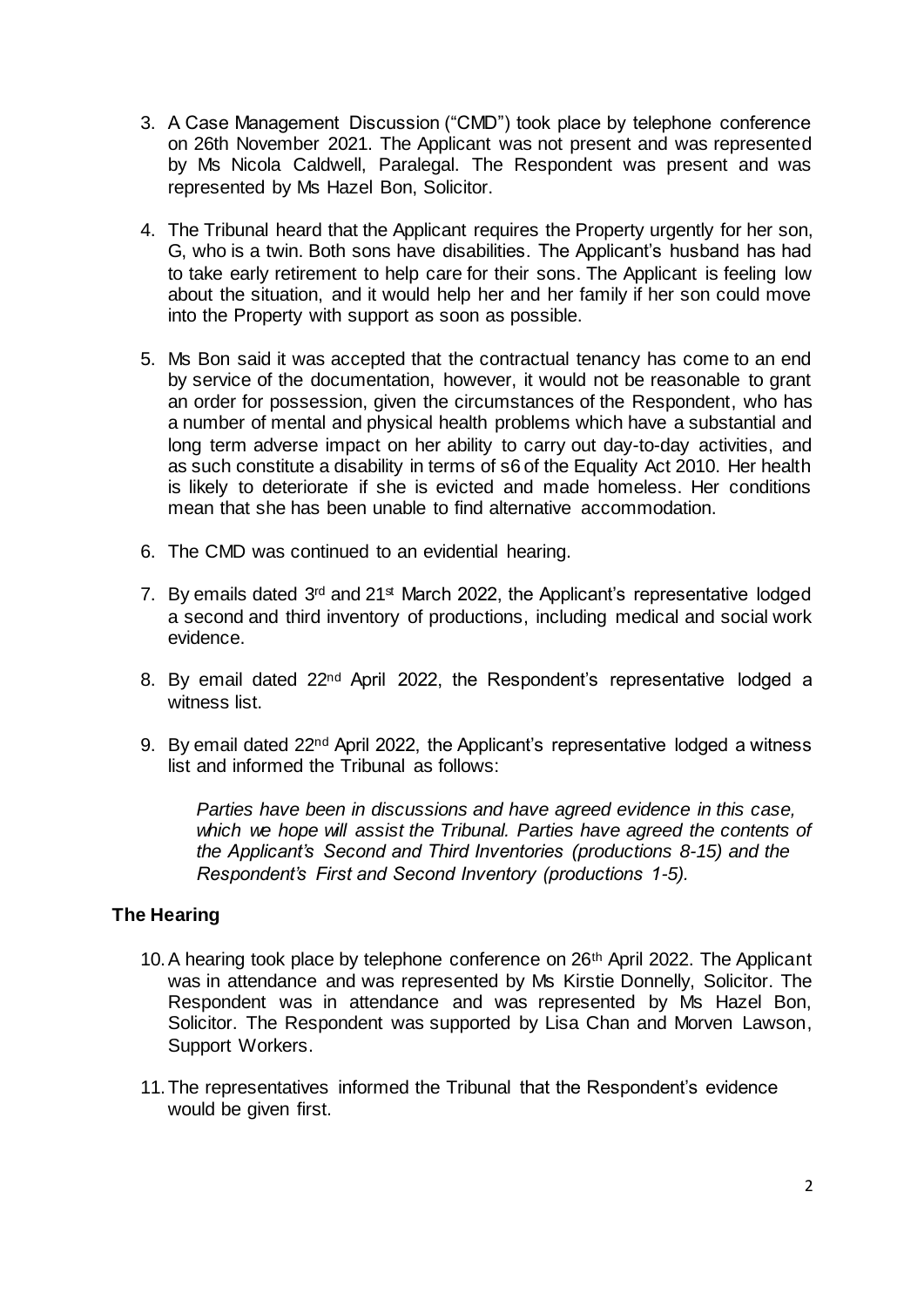# **Evidence of the Respondent**

- 12.The Respondent is unemployed and on benefits. She described living at the Property for more than 5 or 6 years. She confirmed the report from her GP, Dr Bertram was accurate, and that she suffers from mental health and gynaecological problems. Her mother has passed away since the report was written. Her father passed away in 2020. Losing both parents has affected her wellbeing. She is now taking additional medication for panic attacks. She described a low mood which was sometimes suicidal, poor memory and confusion, and a chaotic situation. She said she often has to call the GP when she needs help and does not know what to do. She has been contacted recently by Thrive and hopes to see them regularly for support. The Respondent said Covid-19 had made her situation more difficult as she was scared to go out in public.
- 13.The Respondent said it would have been very difficult to start looking for somewhere else to live if she did not have support from Lisa and Morven. She has difficulty following things up. She described her memory as broken and found it difficult to speak to people during the pandemic. The Respondent said she continues to have a low mood all the time which makes daily living so difficult. She loses focus and often does not want to wake up.
- 14.The Respondent said Production 1, the report from Family and Health Support, was an accurate reflection of the support she is receiving. Her support workers have been very patient. She has recently started to bid for flats on the Edinburgh Council website with assistance. She has not been successful yet. She said she was really scared of the idea of moving. She agreed she had not presented as homeless because she was legally entitled to live in her current tenancy. She has not made any applications for private rented housing.
- 15.The Respondent thought she had got a letter from Thrive, a short term mental health service, but could not remember where she had put it. She has asked her GP to refer her again as nothing had happened. She has asked to be referred to other avenues of support for her mental health.
- 16.The Respondent said she was likely to get temporary accommodation from the local authority if she was made homeless. This may be shared accommodation. She felt she would be very frightened and would struggle in shared accommodation. She said she could not imagine it. It would be more difficult to manage her health issues. Asked if it would help her if any order for possession was delayed, the Respondent said this would help her a lot by giving her more preparation time, allowing her to get her some help in getting organised and getting support and not feeling in despair again. She hoped this would be considered.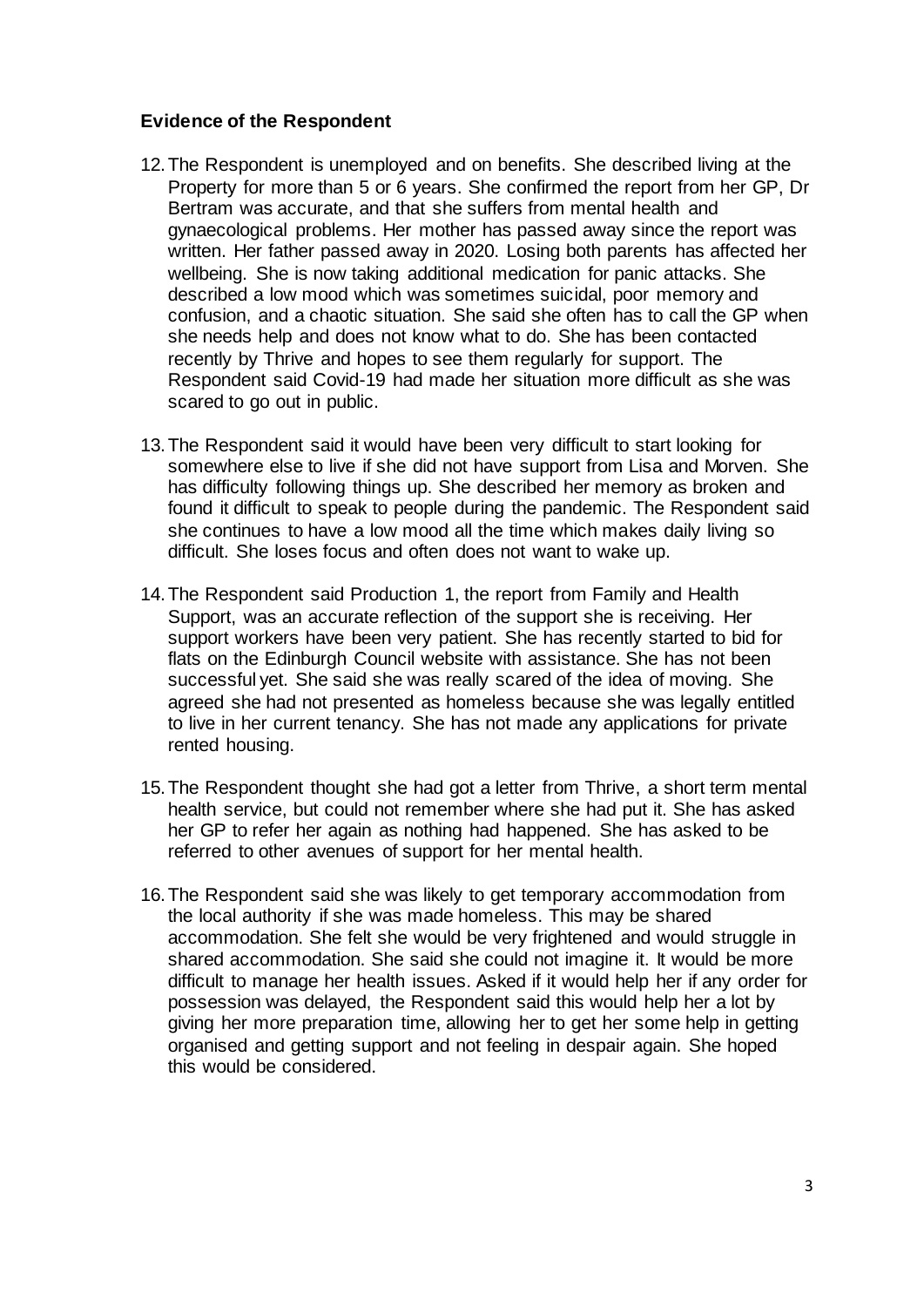# **Cross-examination of the Respondent**

- 17.The Respondent agreed that she had only recently begun to engage in a meaningful way and that she had been struggling for a while. She started bidding for properties two or three weeks ago, and had bid for six properties so far. She had been getting help for almost a year. She did not think she would be applying for any private rented tenancies. She has no family in the area but would wish to stay in the area to be near her GP. She accepted that her support workers and GP could still assist if she was at a different address. She was unable to say if the new medication is helping. The Respondent said more time would help her physically and mentally. She accepted the Applicant needed the Property for her son. She was not sure if she had been informed of this at the start of the tenancy in 2014. She thought the Applicant had maybe mentioned it but no finer details were given. She did not think anyone could stay in a rented property forever.
- 18.Responding to questions from the Tribunal, the Respondent said she had not met the local authority face to face. She had spoken to a housing officer on the phone in March 2022. She thought they discussed the options but could not remember fully. There had been discussion about presenting as homeless or waiting for the Tribunal hearing. The six bids for housing were made for various areas, and three bids can be made each week. The Respondent said the reason she was not looking for private rented housing was because her support workers had said any such let would be short term and she would have to go through this again.

# **Evidence of the Applicant**

- 19.The Applicant is a full time carer for her twin 29 year old sons, G and E. She purchased the Property in 2013. It was within walking distance of her home address and situated in a quiet cul de sac. She and her husband considered it might be suitable for her sons to live in with support. Borrowing money was easier at that time. Both she and her husband were working. There had been an inheritance from an aunt of a sum to put towards buying property for their sons. At that time, the sons were not ready to live independently so it was decided to let the Property short term. The Respondent had told the Applicant she was looking for a property for around a year. She was shown round the Property with her friend who was advising her. The friend was a local councillor and had a housing background. The Respondent was aware of the circumstances and often asked after the Applicant's sons.
- 20.The Applicant explained the life-long health difficulties experienced by her sons. They require constant support. They have recently become unable to be in the same room as each other without bickering and fighting. Professionals believe the sons should not be living together or at home. The plan is for G to live in the Property. He asks about this constantly and has been upset by the delay. The family is now in crisis. The situation is no longer manageable.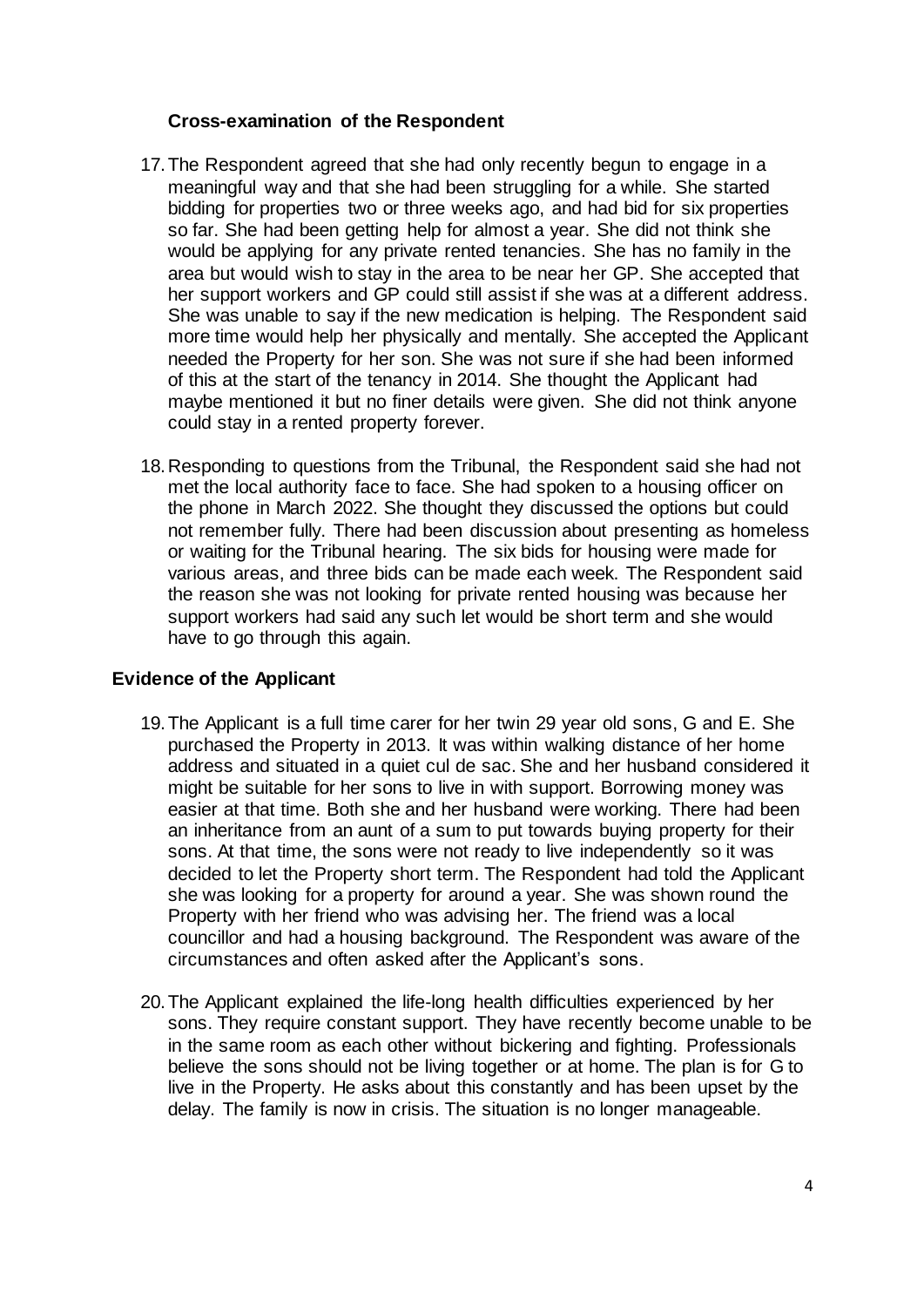- 21.G is sensitive to noise, and the position of the Property, at the end of a cul de sac, would mean there would be minimal disturbance. The Property has a garden. Gardening is very important to G.
- 22.The Applicant said it was expected there would be an overnight package of support initially for G if he moved into the Property, but full plans cannot be made until the Property is available. G desperately wants his own life. Due to the situation with E, G is now spending more and more time in his own room.
- 23.The Applicant said her own health and that of her husband has suffered. Her husband had a pulmonary embolism at Christmas 2019, and she had two cataracts removed and could not drive. There were problems at the flat and the Respondent had to be re-housed at New Year, then there was the Covid-19 pandemic. She told the Respondent she could no longer cope with all the problems at home and being a landlord. She is now suffering from a low mood and has sought a counselling recommendation. She has started to see a homeopath. She is suffering from some ankle and foot pain. Some days, she feels overwhelmed with responsibility for everyone.
- 24.In 2020, the Applicant appointed a management agent for the Property as she could not cope with the responsibility of looking after it. She does not intend to be a landlord again. Asked whether she was treating the Respondent differently due to her disabilities, the Applicant said she was not. The Property was needed for her son. They needed to get him settled. There are no plans to put anything else in place if they cannot recover possession. They will eventually move to a smaller property, but they need to know how many rooms they will require. She feels the family are all pretty close to the edge currently and she hopes they will not have to get to the point of having to have E looked after elsewhere on a full time basis.

# **Cross-examination of the Applicant**

- 25.The Applicant said, although the intention had been to let for a short period and she had not considered a longer term let, she and her husband were working and their sons required full-time care. Time passed and the situation with the Property was never revisited. She was coping with the situation and there was no reason to address it. G had asked to move into the Property before she felt he was ready. He is never going to be ready, but the situation would be manageable with enough support.
- 26.The Applicant said no other steps had been taken to find somewhere else for G to live. It was her understanding there would not be housing available and the only way her son could move out would be if she provided a property. It was never the plan to apply to the local authority. She did not accept there were any other arrangements that could have been made that would have avoided making the Respondent homeless. It would be increasingly difficult for G to remain at home and it would not be reasonable if he did not get the chance to move into the Property. It was reasonable for him to be able to live in a property chosen with him in mind, with a garden. She had been told that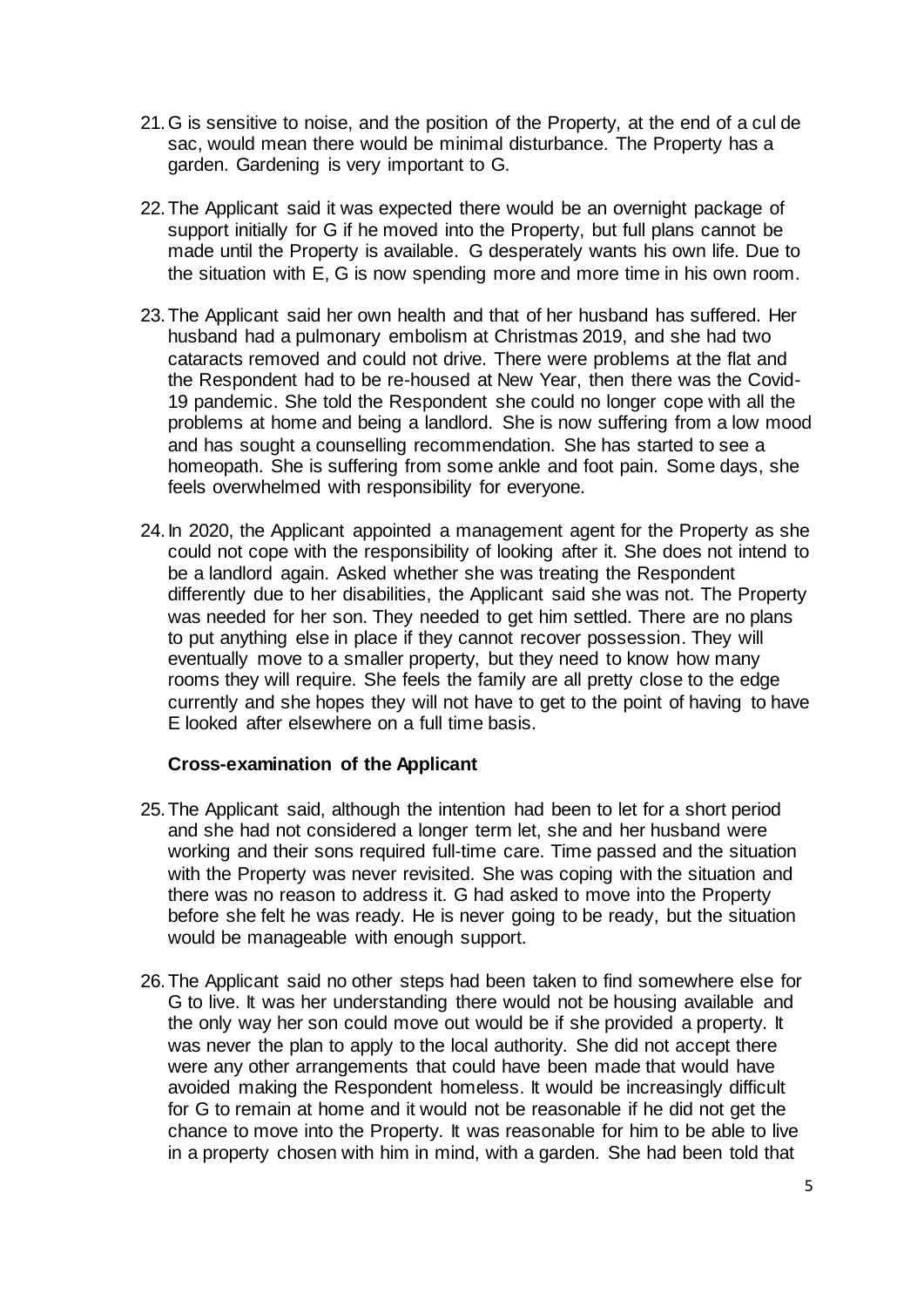the chances of getting local authority housing with a garden were nonexistent.

27.Asked why she had told G about the delays in the case, the Applicant said he lives with her and, if he asked, she would try to tell him. It would not be helpful not to give him an answer. If the order for possession was delayed, he would have to continue living at home. The situation has gone downhill a lot recently. G is tucking himself away and suffering.

## **Re-examination of the Applicant**

- 28.The Applicant said at the time of entering into the lease, she thought it was a straightforward process to bring the tenancy to an end if the rules were followed. She had the impression that the Respondent might have intended to move out at some stage to be nearer her daughter. She could not recall the details and matters just drifted on. She did not foresee the tenancy going on forever.
- 29.Responding to questions from the Tribunal, the Applicant said G wishes to move out. He looks in furniture shops and talks about what he will do in the garden, about cooking and how he will get to church. The Applicant confirmed the Property is a two bedroomed first floor flat with communal and private garden.

#### **Witness – Mr Colin Wilson Blaikie**

- 30.The witness is the Applicant's husband, a retired solicitor and full time carer. He retired in March 2021 because the Applicant was unable to support their sons on her own. They had lost support during lockdown and it had been difficult. He was working long hours and it was not sustainable. He had no choice but to retire.
- 31.The witness described the difficulties that the sons have. Both are partially sighted and attended the Royal Blind School. They have quite marked learning difficulties and have been in the system since they were four years old. They have no numeracy skills and require guided through life. They have an IQ of 60 and were deemed to have the mental age of 11 when in their teens.
- 32.The witness said the Property was particularly suitable as it was end terrace and had a garden and two bedrooms. It was in proximity to their own home and it was originally thought one or both sons could move in. This is the only other residential property they own. They partially funded it with an interest free loan, also using money left by the Applicant's aunt to be used for the sons' future benefit. The witness said he could not foresee purchasing any further property. Their capital is tied up in the Property. There is currently a small amount of income from the Property, but that is reducing as interest rates rise. The rent has not been increased since the tenancy started.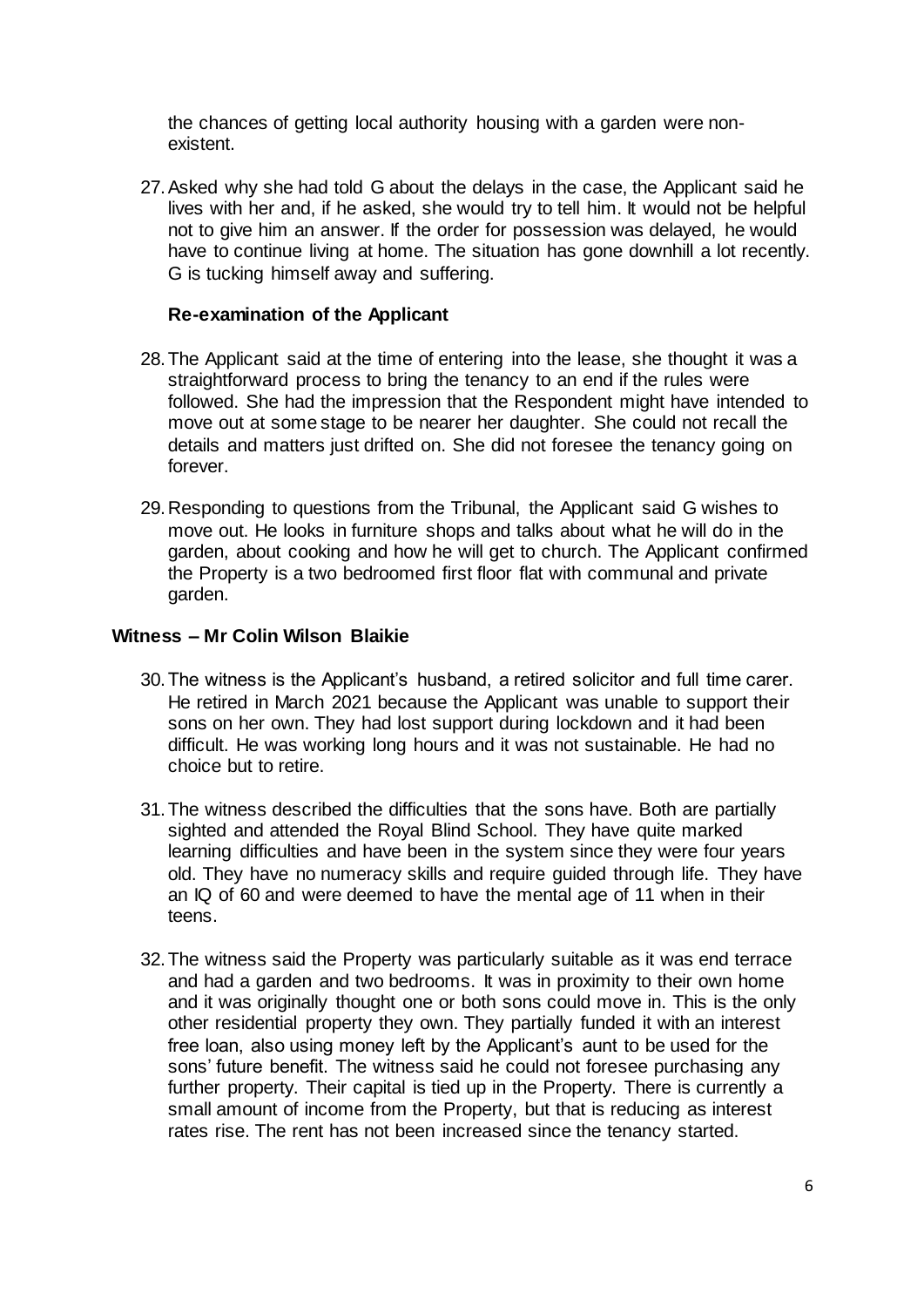- 33.The witness said the situation at home would improve if G could move into the Property as the sons are constantly fighting and this got worse during lockdown. They are going in different directions and have different interests. The situation at home is stressful and horrible. Sometimes the sons try to manhandle each other, which can be disconcerting due to their size. There was an occasion when one boy threw something at the wall during an argument. The situation is deteriorating on a weekly basis with lots of stress and unhappiness. G is getting more and more anxious over the delays.
- 34.Responding to questions from the Tribunal, the witness said they have not looked for housing for G elsewhere as they understood it would be a fraught and long process.

#### **Summing up for the Respondent**

- 35.Ms Bon accepted the requisite notices had been served but submitted it would not be reasonable to grant the order and asked the Tribunal to refuse the order. The Respondent is extremely sympathetic to the Applicant's family circumstances, but she has a very sympathetic set of circumstances of her own. Until appropriate arrangements are made and the Respondent is able to move, it would not be reasonable to evict her from her home of eight years. The Applicant and her husband have not looked at other arrangements that might be made for G.
- 36.The Respondent has outlined her extensive physical and mental problems which have been compounded by bereavement. She has a disability. She has been unable to make any progress until recently due to her health issues. The Respondent is confused about the process. She is not able to make a homeless application while in the tenancy. She has, therefore, had no option but to defend the case to avoid being deemed intentionally homeless in terms of section 26 of the Housing (Scotland) Act 1987.
- 37.The Respondent is reluctant to seek private rented housing as she is looking for more security of tenure. If she is made homeless, she may be housed in lower quality temporary accommodation than a long term let. It may be a bed and breakfast or a hotel. She may have to move several times. She would find it extremely difficult to cope in these circumstances, and it would be difficult to manage her health problems.
- 38.The Respondent would be entitled to one reasonable offer of temporary accommodation if she was deemed non-intentionally homeless. It is likely it would then take around 3 years to get permanent housing. This would have an adverse impact on the Respondent's life, with a likely deterioration in her mental and physical health.
- 39.If the Tribunal was to determine it was reasonable to grant the order, Ms Bon submitted the order should be delayed for a period of three months or such other time as the Tribunal thought reasonable. The Respondent is making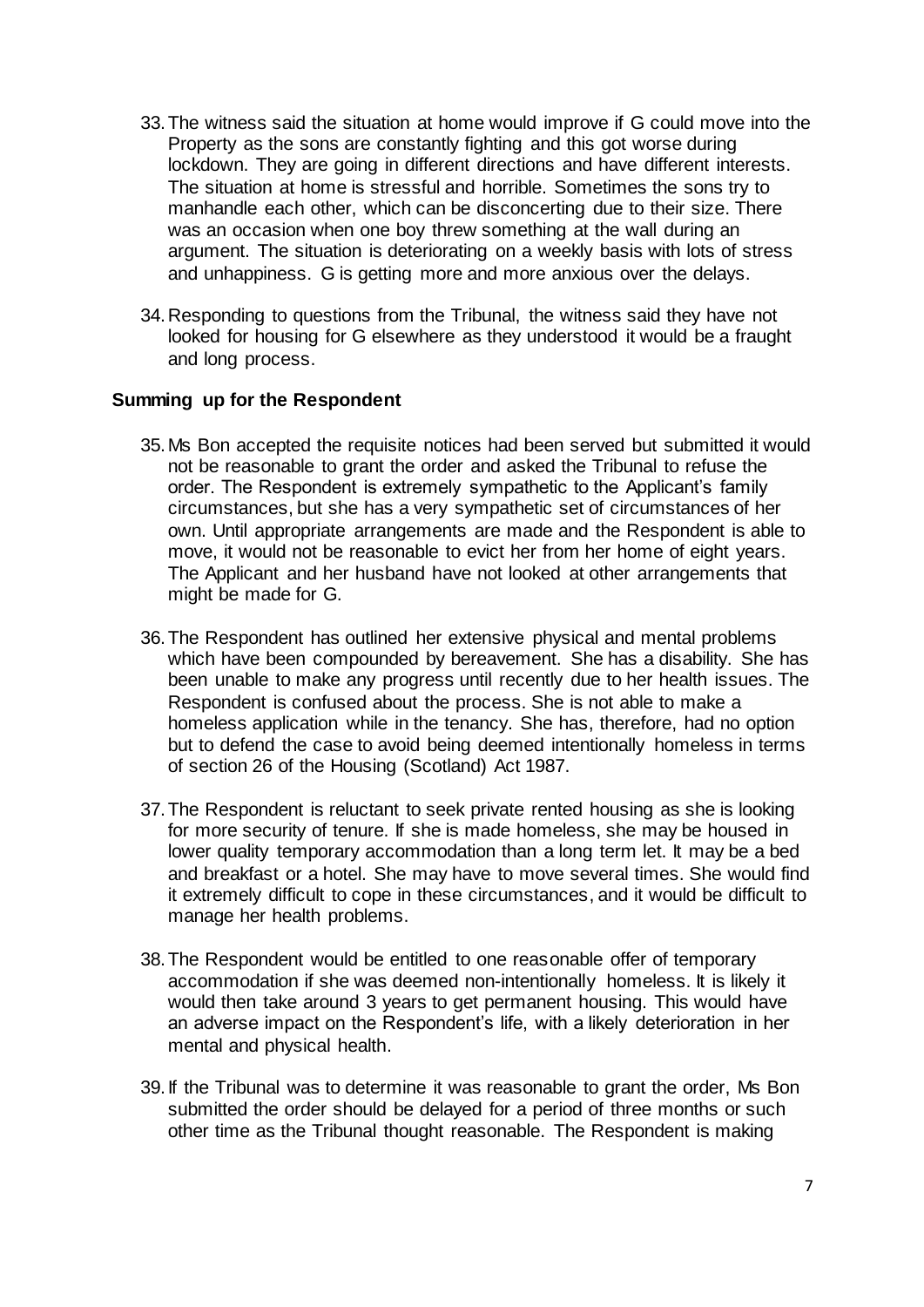some progress and hopes her health will continue to improve and allow her to make further progress.

40.Responding to questions from the Tribunal regarding the local authority's bidding system, Ms Bon said the Respondent has no priority in terms of homelessness at present. If she was found to be non-intentionally homeless she would get more priority. Anyone can bid on every property and homeless persons are given reasonable preference, and a silver status. It is Ms Bon's understanding that a gold status is for those with mobility issues. It is also her understanding that, in Edinburgh, one would have to bid for 3 years before getting a property. It would be possible to submit evidence on behalf of the Respondent to support her requirement not to be placed in shared accommodation, but in Ms Bon's experience, this is not always successful.

#### **Summing up for the Applicant**

- 41.Ms Donnelly submitted that it was reasonable to grant the order. The Property was purchased in 2013 with the intention to use it as a residence for one or both sons. The Respondent was made aware of this at the outset of the tenancy. At that time, the legislation would have allowed possession to be recovered mandatorily. No one could have foreseen the change in the legislation.
- 42.With a social work package and visits from his parents, G could settle in the Property. He would have a better quality of life and more independence. This would improve their family life and allow them to focus on the needs of their other son. It would alleviate the family's stress and benefit the family's wellbeing. The Applicant's mental and physical health has been affected by the situation and she does not intend to act as a landlord again. She was unable to continue dealing with landlord issues and had appointed an agent. The Applicant's husband had taken early retirement and the couple do not have the means to purchase another property. The Property had been purchased partially using money left by a relative to benefit the sons. The Tribunal should find both witnesses credible and reliable.
- 43.Production 8, a letter from the Intellectual Disability Service of the NHS set out the needs of the Applicant's son, and showed that the family was under significant strain at present and that the Property was suitable because it has a garden and is close to the Applicant's home. Production 9, an email from the son's social worker indicated that a support package cannot be put in place until the Property is vacant, so support is on hold. It confirms that the move would be beneficial for all and that delays are causing stress and anxiety. Production 10, a letter from Central Psychology Scotland, shows the difficulties experience with E and the deterioration in the situation, and considerable stress which the family is under. It would help E if G was to move out. Production 11 was from a support worker who indicated the anxiety and upset caused to G due to the delays. Production 12 showed the difficulties the Applicant had experienced in dealing with the tenancy, which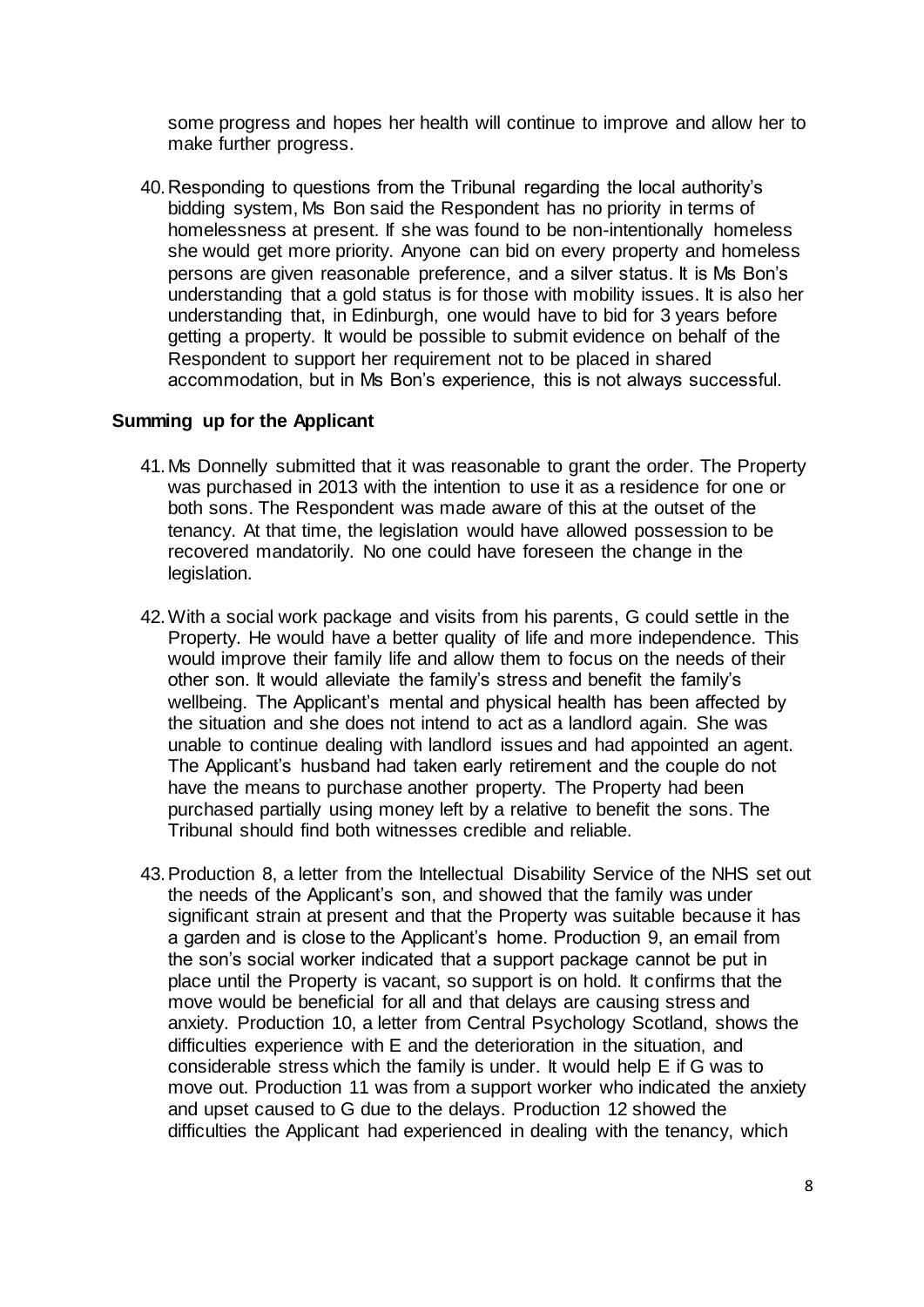caused additional stress. Production 15, an email from the social worker for E, showed the stress on the family caused by the situation.

- 44.Referring to the Respondent's evidence, Ms Donnelly said the oral and agreed evidence showed there had been considerable attempts at engagement with agencies, support workers, occupational therapy, the GP and homelessness services. There was nothing to say this support could not continue at another address. It was submitted that it is a matter of judicial knowledge that eviction may be detrimental to anyone's health, however the Respondent has accessed a support network. Her health problem are longstanding, and while the Applicant is sympathetic, the problems are not specifically linked to the housing situation or these proceedings. The Respondent hopes the new medication will improve her symptoms.
- 45.Despite having assistance, the Respondent only began to bid for properties two weeks ago. She has no ties in the immediate area and could search outwith the area. The Respondent accepted she did not know what temporary accommodation would be like. It is not necessarily the case that it will be shared. There is no evidence of that. The Respondent entered into a short assured tenancy with advice, and she was aware of the nature of the lease and security of tenure. The nature of private letting is such that recovery of possession may be sought. The Applicant is entitled to seek to recover possession. It would be unreasonable for the situation to continue indefinitely especially in the current circumstances. The balance of reasonableness favours G occupying the Property.
- 46.It is not reasonable to suggest that the Applicant ought to have investigated other properties when the Property was bought using money left for the purpose while the Respondent has delayed for almost a year in finding other accommodation.
- 47.The Respondent has already had sufficient time and support and the order should not be delayed. She is still failing to engage meaningfully with Thrive. Delaying the order would just prolong and delay her difficulties. In all the circumstances, it is reasonable to grant the order.

# **Further discussion**

48.Ms Bon pointed out that the local authority would not accept a homeless application in the current circumstances, so it was not the position that the Respondent had failed to present as homeless. The Respondent can present as homeless if an order is granted.

# **Findings in Fact and Law**

49.

(i) The Property was purchased by the Applicant and registered on the Land Register for Scotland under Title Number MID150836 on 7<sup>th</sup> January 2014.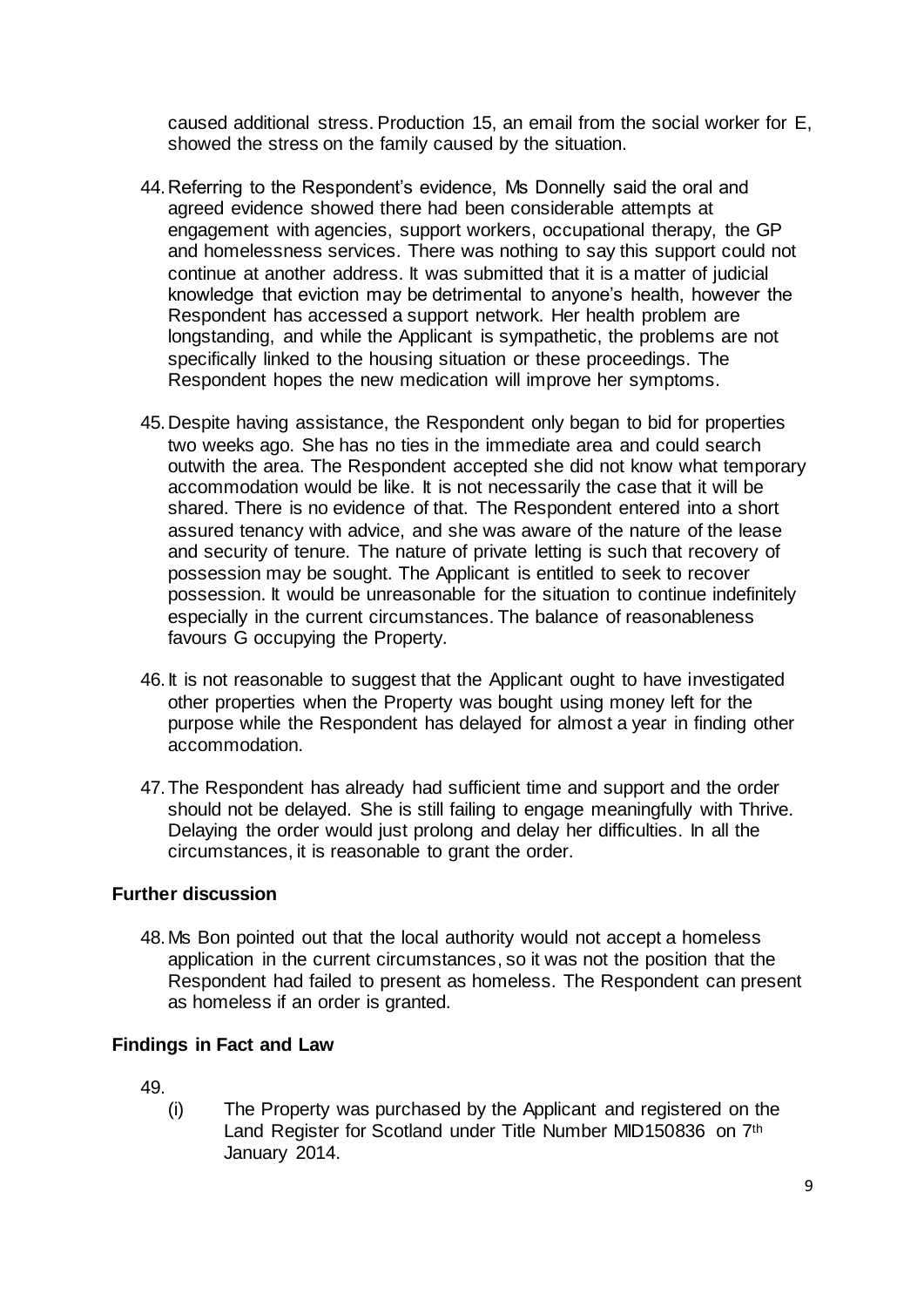- (ii) The Property was purchased with the intention that one or both of the Applicant's twin sons would eventually reside there.
- (iii) The purchase of the Property was partially funded using money left by a relative for the future benefit of the Applicant's sons.
- (iv) Parties entered into a short assured tenancy agreement in respect of the Property that commenced on 27<sup>th</sup> March 2014 for a period of one year and monthly thereafter.
- (v) Notice to Quit and Section 33 Notice dated  $21<sup>st</sup>$  January 2021, requiring the Respondent to quit the Property by 28<sup>th</sup> July 2021 was served on the Respondent by Sheriff Officers on 22<sup>nd</sup> January 2021.
- (vi) The short assured tenancy has reached its ish date.
- (vii) The contractual tenancy terminated on 22nd January 2021.
- (viii) Tacit relocation is not in operation.
- (ix) The Applicant has given the Respondent notice that she requires possession of the Property.
- (x) The Respondent has considerable mental and physical health issues that have impacted upon her ability to engage with services in a search for alternative accommodation.
- (xi) The Respondent is a disabled person in terms of section 6 of the Equality Act 2010.
- (xii) The Respondent's mental and physical health issues have deteriorated as a result of the Covid-19 pandemic and the death of her parents.
- (xiii) The Respondent has suffered deterioration in her mood, and stress and anxiety in relation to her housing situation and the possibility of eviction.
- (xiv) The Applicant's son, E, has a learning disability and sensory impairment, autism and OCD. He has difficulties in social functioning and his OCD causes him stress and anxiety.
- (xv) The Applicant's son, G, has low vision, intellectual disability, autism and obsessional fixations.
- (xvi) Professionals are agreed that it would be beneficial to the health and wellbeing of G, E and his parents, if G was to live in the Property with support.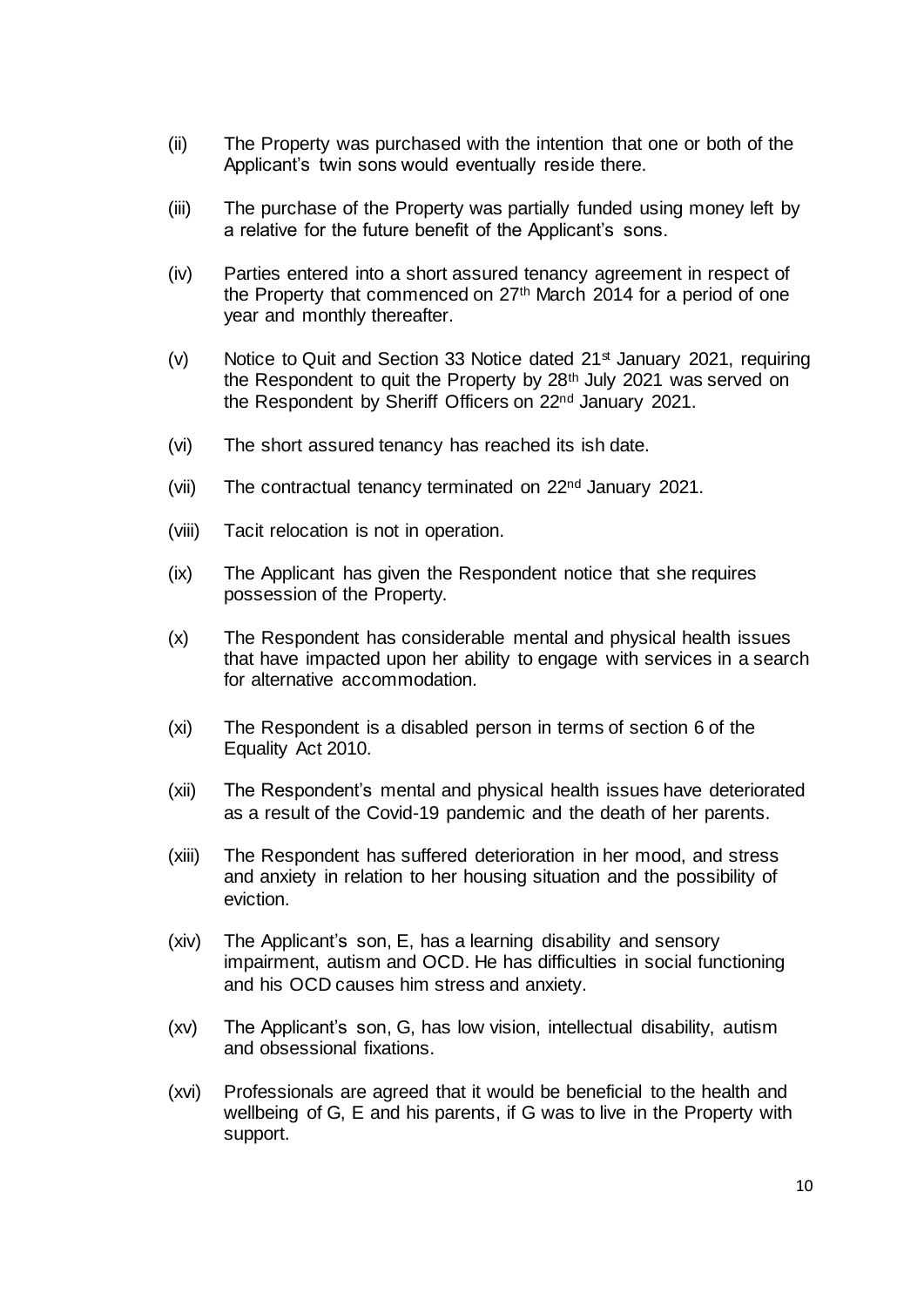- (xvii) Delays in moving G into the Property has caused stress within the Applicant's family and between G and E.
- (xviii) The Applicant has suffered from low mood as a result of family stress caused by the behaviour and demeanour of G and E and their inability to live peacefully in the same house.
- (xix) It would be beneficial for G and for the Applicant's whole family, if G were to live in the Property.
- (xx) It is reasonable to grant the order for possession.

#### **Reasons for Decision**

- 50.The Tribunal found all the witnesses to be credible and reliable.
- 51.In determining whether it is reasonable to grant the order, the Tribunal is required to weigh the various factors which apply and to consider the whole of the relevant circumstances of the case.
- 52.The Tribunal was satisfied that the Applicant wishes to recover possession of the Property so that G can live in the Property. The Tribunal was satisfied from the considerable medical and social work evidence provided, which evidence was agreed, that it would be beneficial for G to live in the Property. The Tribunal was satisfied that it is detrimental to the wellbeing of the Applicant, her husband, G and E for their current living situation to continue as it is. The current situation is causing significant stress to the whole family and has caused a deterioration in the Applicant's mental health.
- 53.The Tribunal was not persuaded that the Applicant ought to have sought alternative rented accommodation for G. The Tribunal noted that the Property was bought with the intention that one or both of the Applicant's sons would live there when the appropriate time came, using money that had been left for that purpose. The Property was chosen for its location, accommodation and facilities, all of which were deemed desirable if one or both of the sons were to live there when the appropriate time came.
- 54.The Tribunal was satisfied from the agreed medical and other evidence before it that the Respondent has significant mental and physical health issues that have affected her ability to engage in attempts to secure alternative housing, and that she is a disabled person in terms of section 6 of the Equalities Act 2010. The Tribunal accepted that the uncertainty caused by the prospect of eviction cannot be helpful to the Respondent's health and wellbeing, and that there is a risk of further deterioration if the order is granted.
- 55.The Tribunal considered the fact that the Respondent has lived at the Property for eight years, which is a considerable period of time. However, the Property was let on a short assured tenancy, with both parties considering it to be a fairly short term arrangement. If it was not for the Covid-19 pandemic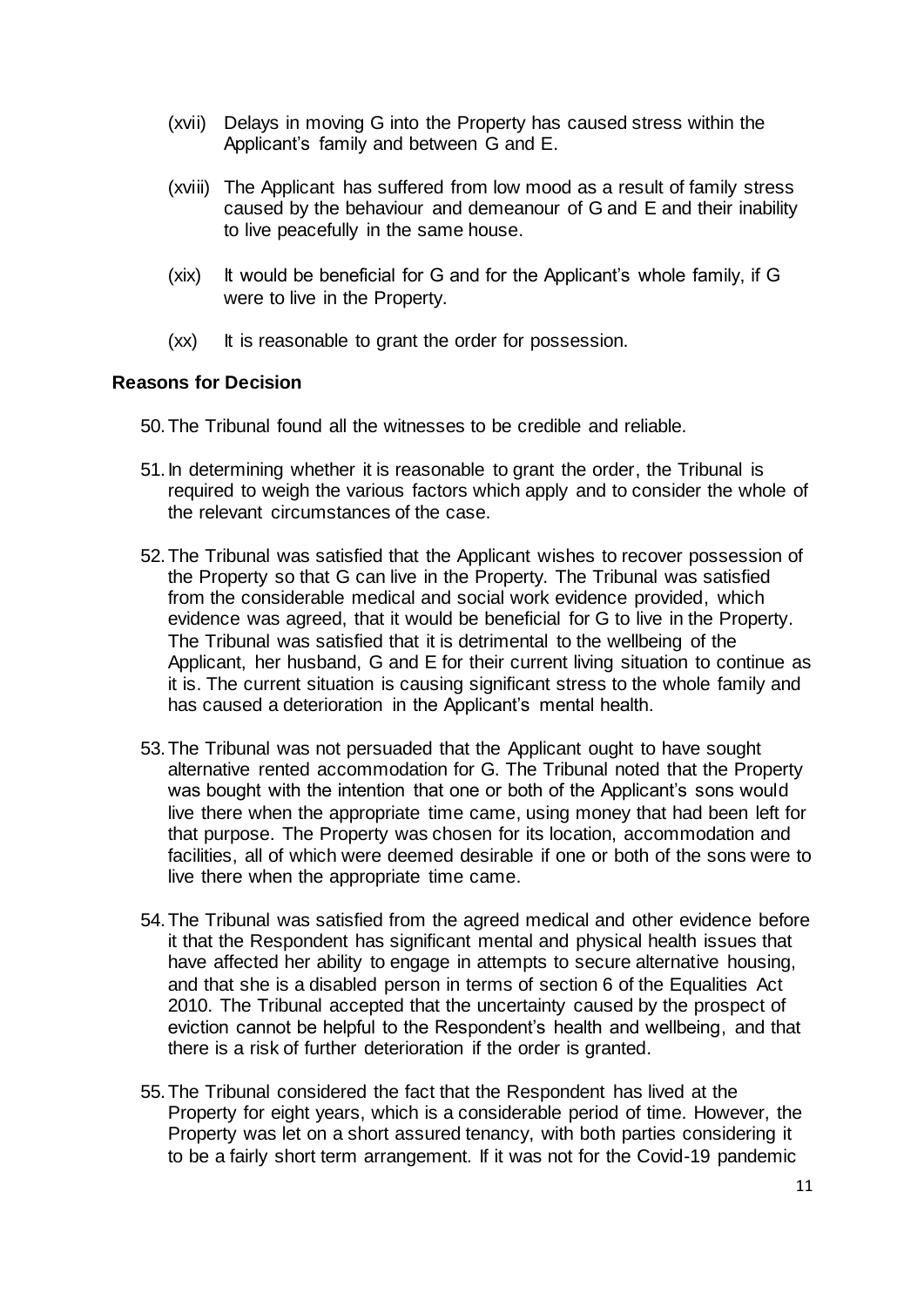and the ensuing change to the legislation, recovery of possession would have been granted mandatorily, and that was what the Applicant had in mind at the time of entering into the tenancy agreement. The Respondent had housing advice from a friend, and presumably knew the nature of a short assured tenancy.

- 56.In considering the effect of granting the order upon the Respondent, the Tribunal took into account the fact that the Respondent has been told by the local authority that, if deemed non-intentionally homeless, it is likely to be three years before she will be provided with permanent social housing. The Tribunal took into account the anecdotal evidence provided in relation to temporary accommodation and the possibility that the Respondent may be placed in shared accommodation. The Tribunal considered shared accommodation may not be beneficial to the Respondent and her mental and physical health issues, however, there was no evidence before the Tribunal to indicate the likelihood of shared accommodation being provided as opposed to other types of temporary accommodation, some of which will be individual dwellings. The Tribunal took into account the local authority's obligation to consider the Respondent's circumstances before allocating temporary accommodation.
- 57.The Tribunal took into account the oral evidence of the Respondent that she was not seeking private rented accommodation because she had been told by her support workers that private rented housing would be short term and she would have to go through this again. There was no compelling evidence before the Tribunal to indicate that private rented housing is not available to, or is unsuitable for, the Respondent.
- 58.The Tribunal considered what would happen if the order was refused. The Respondent is not seeking private rented accommodation. There was no evidence before the Tribunal to indicate how long it would take for the Respondent to secure social housing if she was not deemed to be homeless. It seemed, therefore, that the situation could drift on indefinitely, during which time, the Applicant's living circumstances, and those of her family, which are already precarious and disturbing, would be likely to deteriorate further.
- 59.The Tribunal considered that eviction would cause hardship towards the Respondent; however, not granting an order will cause hardship towards the Applicant and her family. Granting the order would mean that G would have a better quality of life and more independence, which would improve the family life and allow the Applicant and her husband to focus on the needs of E. Granting the order will allow the Respondent to present as homeless, and the process of finding temporary accommodation to begin. She has support workers and at least one other agency to assist her through this process, and to help ensure that any temporary accommodation is suitable. She has begun to engage with the available support in seeking alternative housing, which could include private rented housing. There was no compelling evidence before the Tribunal that the Respondent cannot continue to access her support workers and GP from another address.